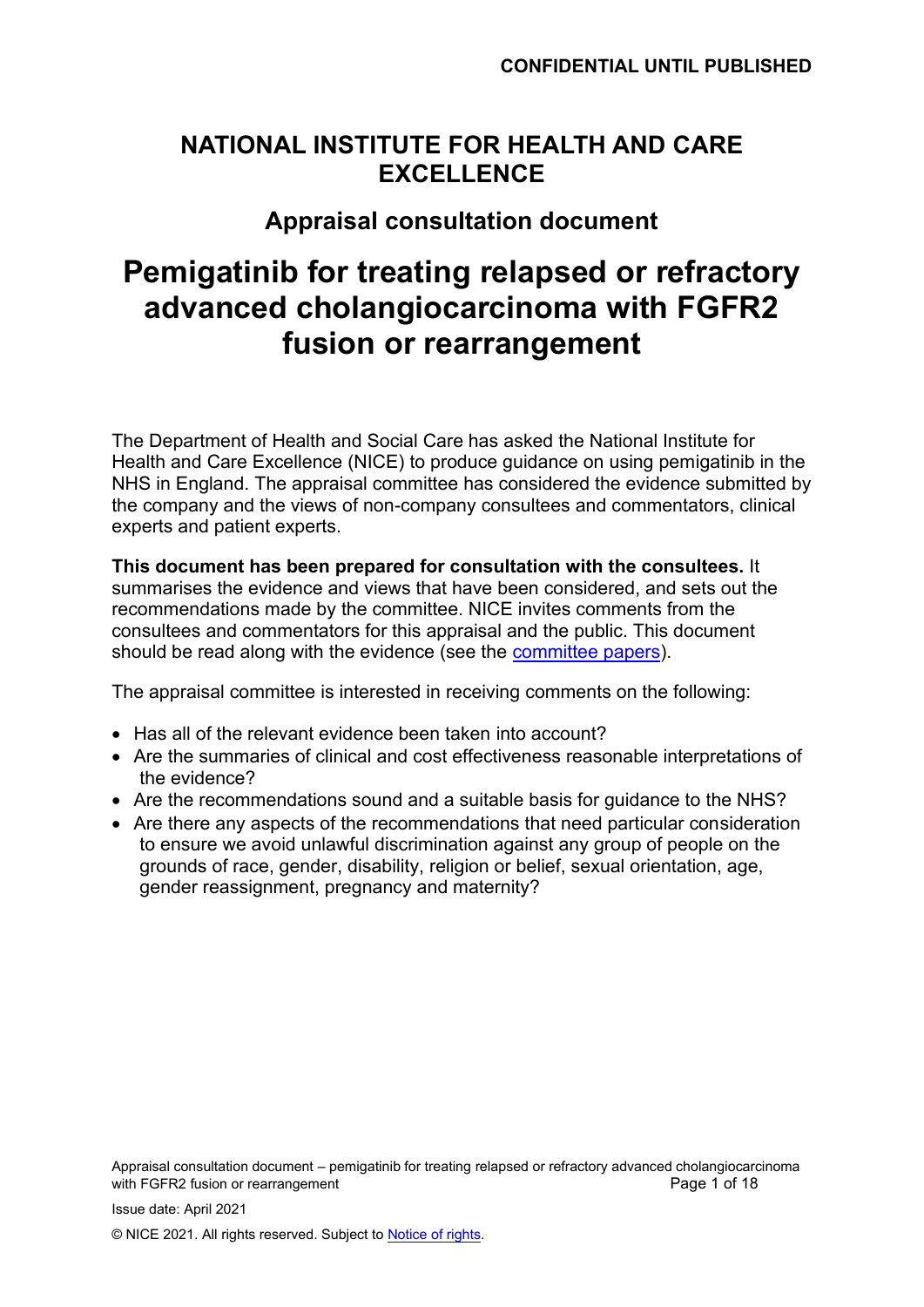#### **Note that this document is not NICE's final guidance on this technology. The recommendations in section 1 may change after consultation.**

After consultation:

- The appraisal committee will meet again to consider the evidence, this appraisal consultation document and comments from the consultees.
- At that meeting, the committee will also consider comments made by people who are not consultees.
- After considering these comments, the committee will prepare the final appraisal document.
- Subject to any appeal by consultees, the final appraisal document may be used as the basis for NICE's guidance on using pemigatinib in the NHS in England.

For further details, see [NICE's guide to the processes of technology appraisal.](https://www.nice.org.uk/process/pmg19/chapter/Foreword)

The key dates for this appraisal are:

Closing date for comments: 26 May 2021

Second appraisal committee meeting: 16 June 2021

Details of membership of the appraisal committee are given in section 5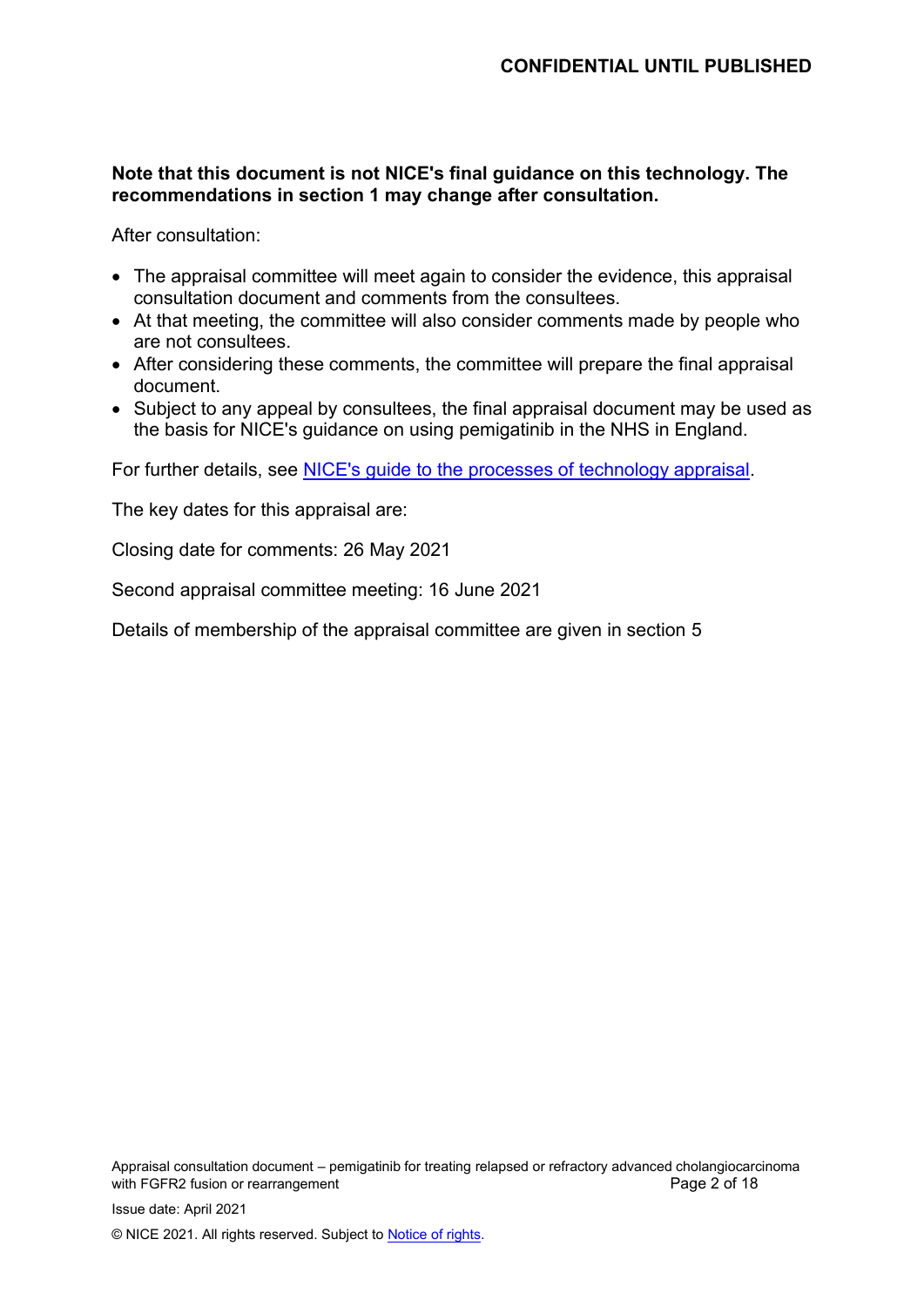## **1 Recommendations**

- 1.1 Pemigatinib is not recommended, within its anticipated marketing authorisation, for treating locally advanced or metastatic cholangiocarcinoma with a fibroblast growth factor receptor 2 (FGFR2) fusion or rearrangement that has progressed after systemic therapy in adults.
- 1.2 This recommendation is not intended to affect treatment with pemigatinib that was started in the NHS before this guidance was published. People having treatment outside this recommendation may continue without change to the funding arrangements in place for them before this guidance was published, until they and their NHS clinician consider it appropriate to stop.

#### **Why the committee made these recommendations**

Current treatment for advanced cholangiocarcinoma with an FGFR2 fusion or rearrangement that has progressed after systemic therapy is symptom control, with or without modified folinic acid, 5-fluorouracil and oxaliplatin (mFOLFOX) chemotherapy.

Clinical evidence suggests that pemigatinib may be more effective than current treatments, but this is highly uncertain because the trial did not directly compare pemigatinib with symptom control or mFOLFOX. The results of an indirect comparison are very uncertain.

Pemigatinib meets NICE's criteria for a life-extending treatment at the end of life. But the most likely cost-effectiveness estimates are higher than what NICE considers a cost-effective use of NHS resources. Pemigatinib does not meet the criteria for inclusion in the Cancer Drugs Fund. So pemigatinib is not recommended.

Appraisal consultation document – pemigatinib for treating relapsed or refractory advanced cholangiocarcinoma with FGFR2 fusion or rearrangement **Page 3 of 18** and  $P$  and  $P$  and  $P$  and  $P$  and  $P$  and  $P$  and  $P$  and  $P$  and  $P$  and  $P$  and  $P$  and  $P$  and  $P$  and  $P$  and  $P$  and  $P$  and  $P$  and  $P$  and  $P$  and  $P$  and  $P$  and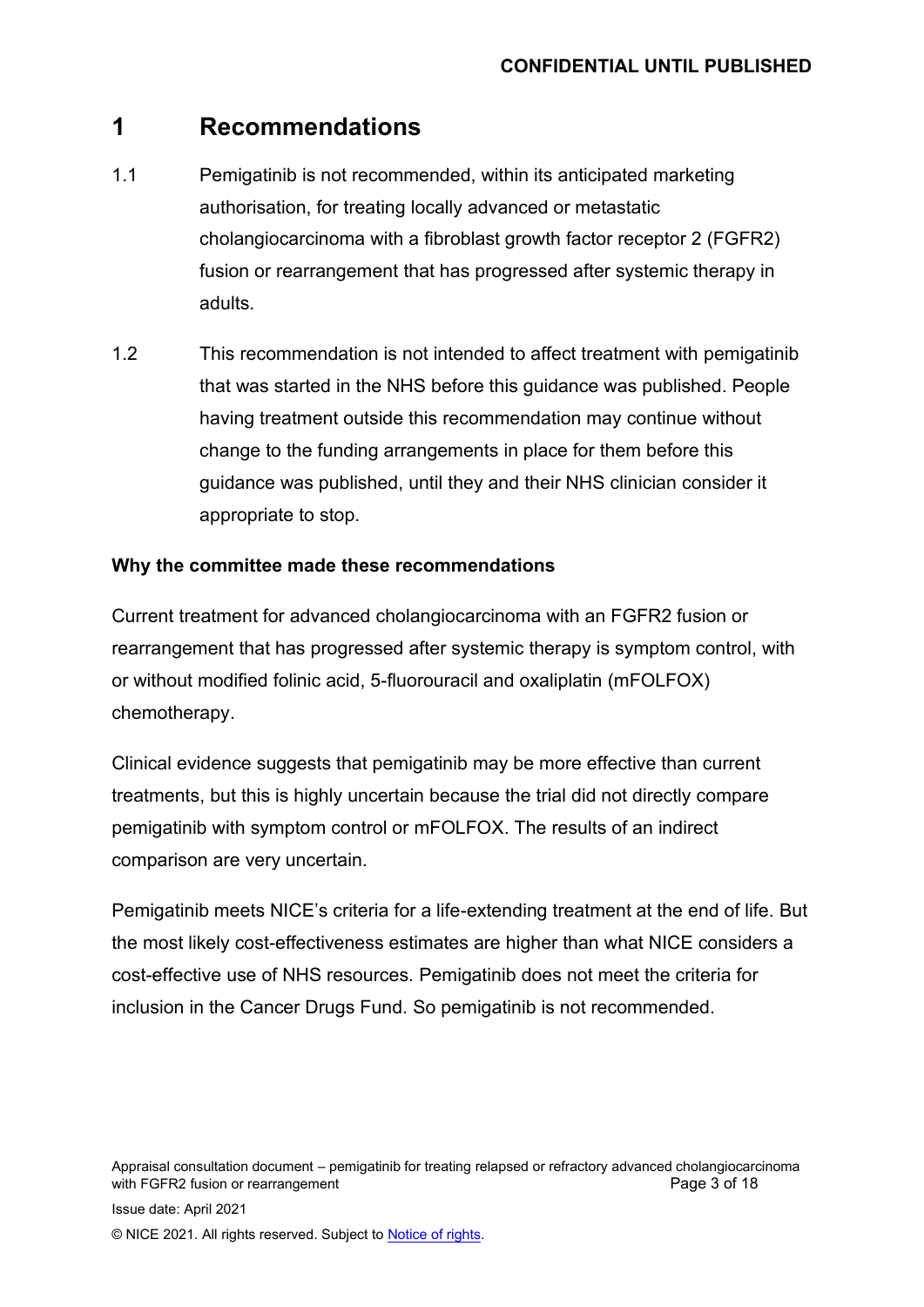## **2 Information about pemigatinib**

### **Anticipated marketing authorisation indication**

2.1 On 28 January 2021 the Committee for Medicinal Products for Human Use (CHMP) adopted a positive opinion, recommending the granting of a conditional marketing authorisation for pemigatinib (Pemaryze, Incyte Corporation) for treating 'adults with locally advanced or metastatic cholangiocarcinoma with a fibroblast growth factor receptor 2 (FGFR2) fusion or rearrangement that have progressed after at least one prior line of systemic therapy'.

### **Dosage in the marketing authorisation**

2.2 The dosage schedule will be available in the summary of product characteristics.

### **Price**

2.3 The list price of pemigatinib is £7,159.04 for a 14-pack of 13.5 mg tablets (company submission), which equates to an annual cost of £124,430. The company has a commercial arrangement, which would have applied if the technology had been recommended.

## **3 Committee discussion**

The [appraisal committee](#page-16-0) considered evidence submitted by Incyte Corporation, a review of this submission by the evidence review group (ERG), and responses from stakeholders. See the [committee papers](https://www.nice.org.uk/guidance/indevelopment/gid-ta10619) for full details of the evidence.

The appraisal committee was aware that several issues were resolved during the technical engagement stage, and agreed that:

• active symptom control, with or without modified folinic acid, 5-fluorouracil and oxaliplatin chemotherapy (mFOLFOX), are the relevant comparators in this appraisal (issue 7, see ERG report page 19)

Appraisal consultation document – pemigatinib for treating relapsed or refractory advanced cholangiocarcinoma with FGFR2 fusion or rearrangement **Page 4 of 18** and  $P$  and  $P$  and  $P$  and  $P$  and  $P$  and  $P$  and  $P$  and  $P$  and  $P$  and  $P$  and  $P$  and  $P$  and  $P$  and  $P$  and  $P$  and  $P$  and  $P$  and  $P$  and  $P$  and  $P$  and  $P$  and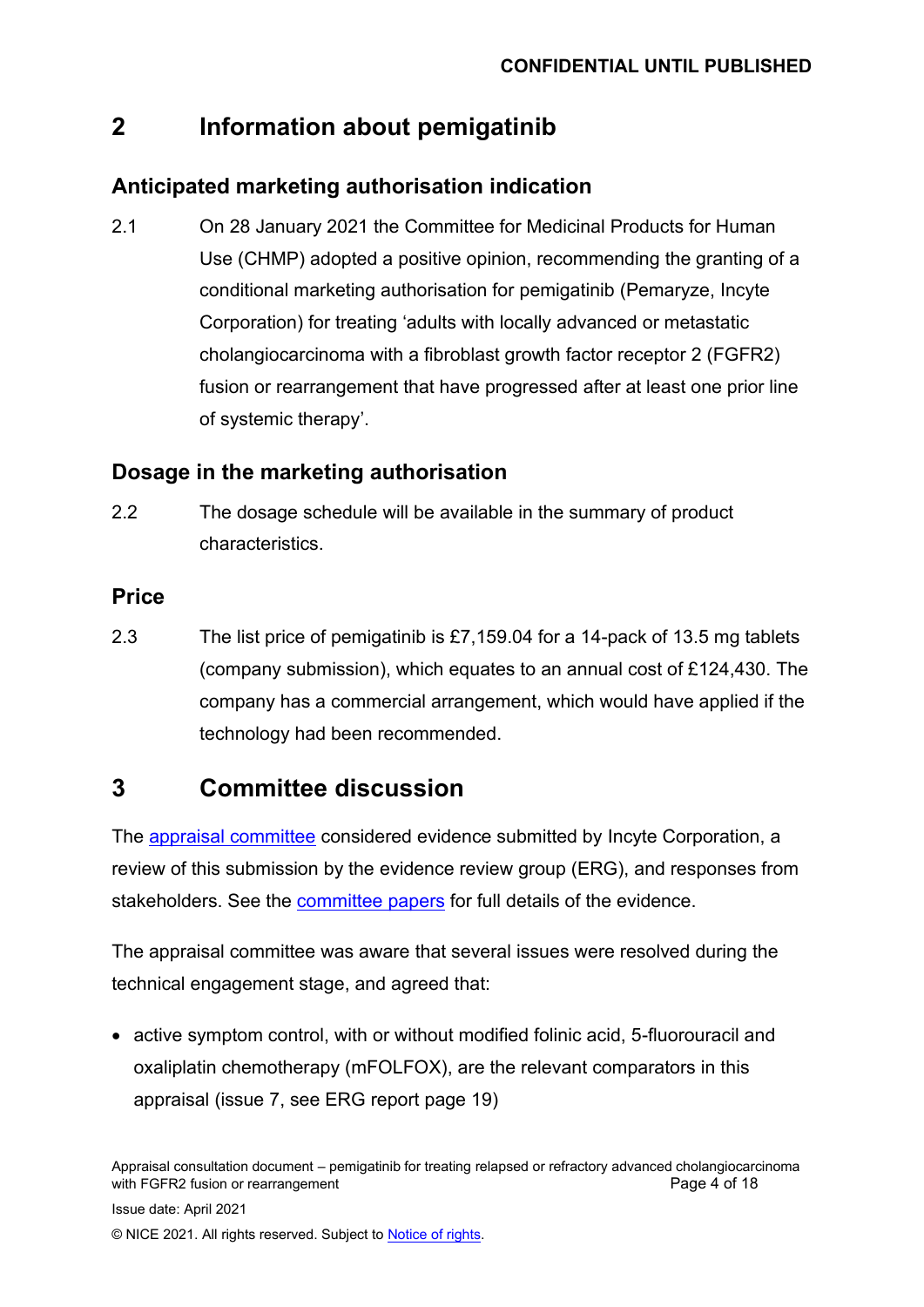- it is appropriate to use the Weibull curve to extrapolate pemigatinib time-ontreatment (issue 9, see ERG report page 20)
- regression model 3, with covariates for baseline utility and progression status only, is appropriate to estimate the health state utility values when mapping EORTC-QLQ-C30 data from the FIGHT-202 trial to EQ-5D-3L (issue 11, see ERG report page 20)
- drug wastage for pemigatinib should be included in the cost-effectiveness analysis (issue 12, see ERG report page 21).

It recognised that there were remaining areas of uncertainty associated with the analyses presented and took these into account in its decision making. It discussed the following issues (issues 1, 2, 3, 4, 5, 6, 8 and 12), which were outstanding after the technical engagement stage.

### **Treatment pathway and comparator**

## **There is an unmet need for a disease-modifying treatment for advanced cholangiocarcinoma with an FGFR2 fusion or rearrangement after systemic therapy**

3.1 Cholangiocarcinoma is a rare cancer that develops from the epithelial lining of the bile ducts. It is classified as intrahepatic or extrahepatic based on the location of the primary tumour. Fibroblast growth factor receptor 2 (FGFR2) fusion or rearrangement may lead to the tumours forming. The clinical experts advised that the aim of treatment for advanced cholangiocarcinoma with FGFR2 fusion or rearrangement that is refractory to chemotherapy is to improve symptoms, delay tumour progression and extend survival. There are no licensed, targeted or disease-modifying therapies currently available in the NHS to treat this condition. The clinical and patient experts highlighted that treatment for the condition has not improved in over a decade. Therefore, current treatment is further chemotherapy containing modified folinic acid, 5 fluorouracil and oxaliplatin, plus active symptom control

Appraisal consultation document – pemigatinib for treating relapsed or refractory advanced cholangiocarcinoma with FGFR2 fusion or rearrangement

Issue date: April 2021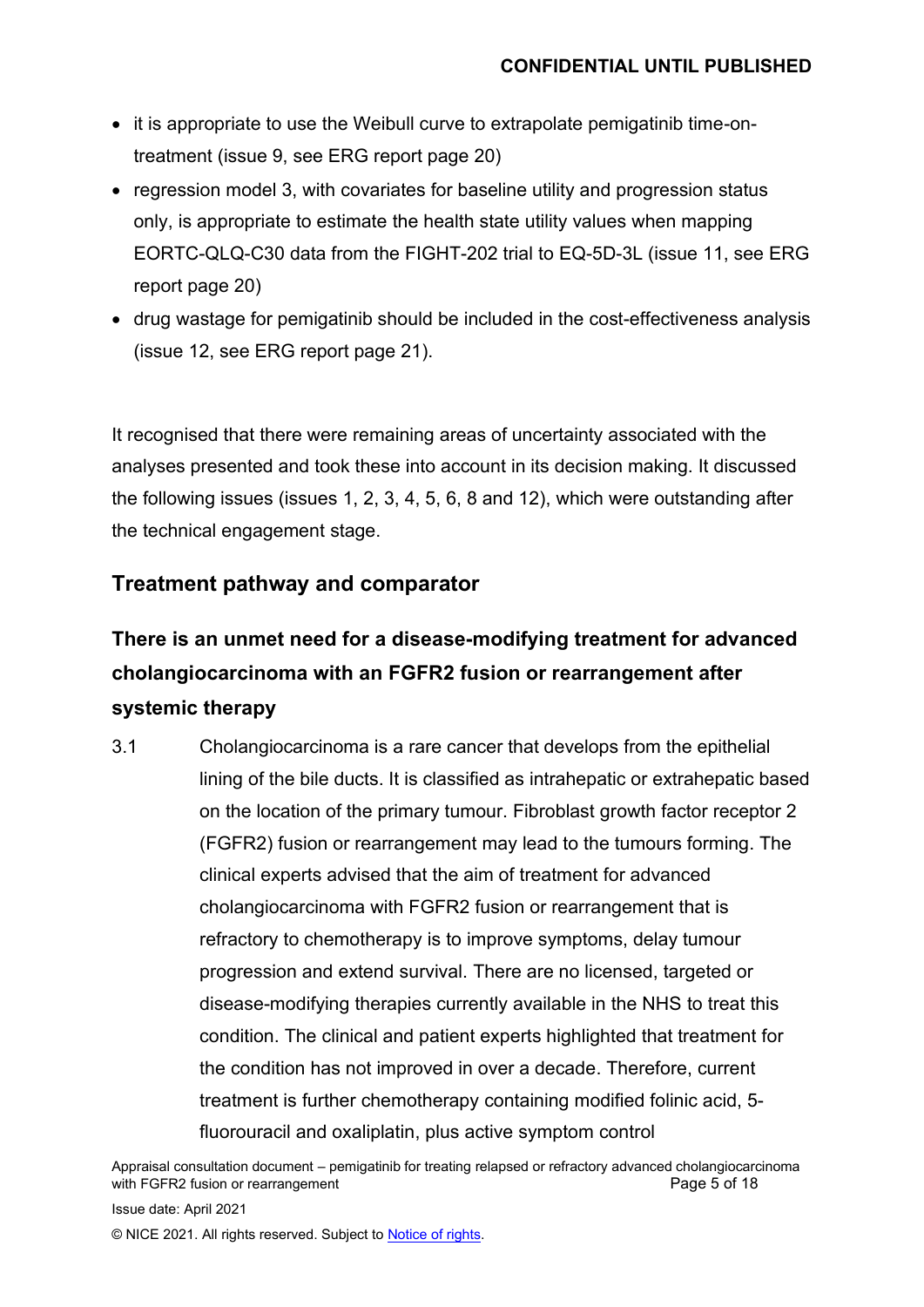(mFOLFOX+ASC). If further chemotherapy is not suitable, active symptom control (ASC) alone is offered. The patient and clinical experts emphasised the aggressive nature of this cancer and its poor prognosis. The patient experts described the difficulty of being diagnosed with a cancer for which there are very few treatment options and being told of the poor prognosis often while feeling well. They also highlighted difficulty accessing experts in this condition. There is a lack of effective treatment options and chemotherapy may or may not extend life at the expense of debilitating side-effects, which may have a significant effect on quality of life. The committee concluded that there is an urgent unmet need for people with advanced cholangiocarcinoma with FGFR2 fusion or rearrangement after systemic therapy, and people with this condition would welcome a disease-modifying treatment option like pemigatinib.

#### **mFOLFOX+ASC and ASC alone are the most appropriate comparators**

3.2 The company submission compared pemigatinib with mFOLFOX+ASC and ASC alone in people with advanced cholangiocarcinoma with FGFR2 fusion or rearrangement after systemic therapy. The ERG noted uncertainty in clinical guidelines and an absence of real-world prescribing data. It highlighted that some clinical advice to the company suggested that capecitabine with oxaliplatin may be preferred to mFOLFOX for some people. It advised that it is likely that other chemotherapy agents are also given in routine NHS practice. The clinical experts advised that the relevant comparators currently used in routine clinical practice include mFOLFOX+ASC and ASC alone. The committee concluded that mFOLFOX+ASC and ASC alone are the most appropriate comparators for this appraisal.

Appraisal consultation document – pemigatinib for treating relapsed or refractory advanced cholangiocarcinoma<br>Page 6 of 18 with FGFR2 fusion or rearrangement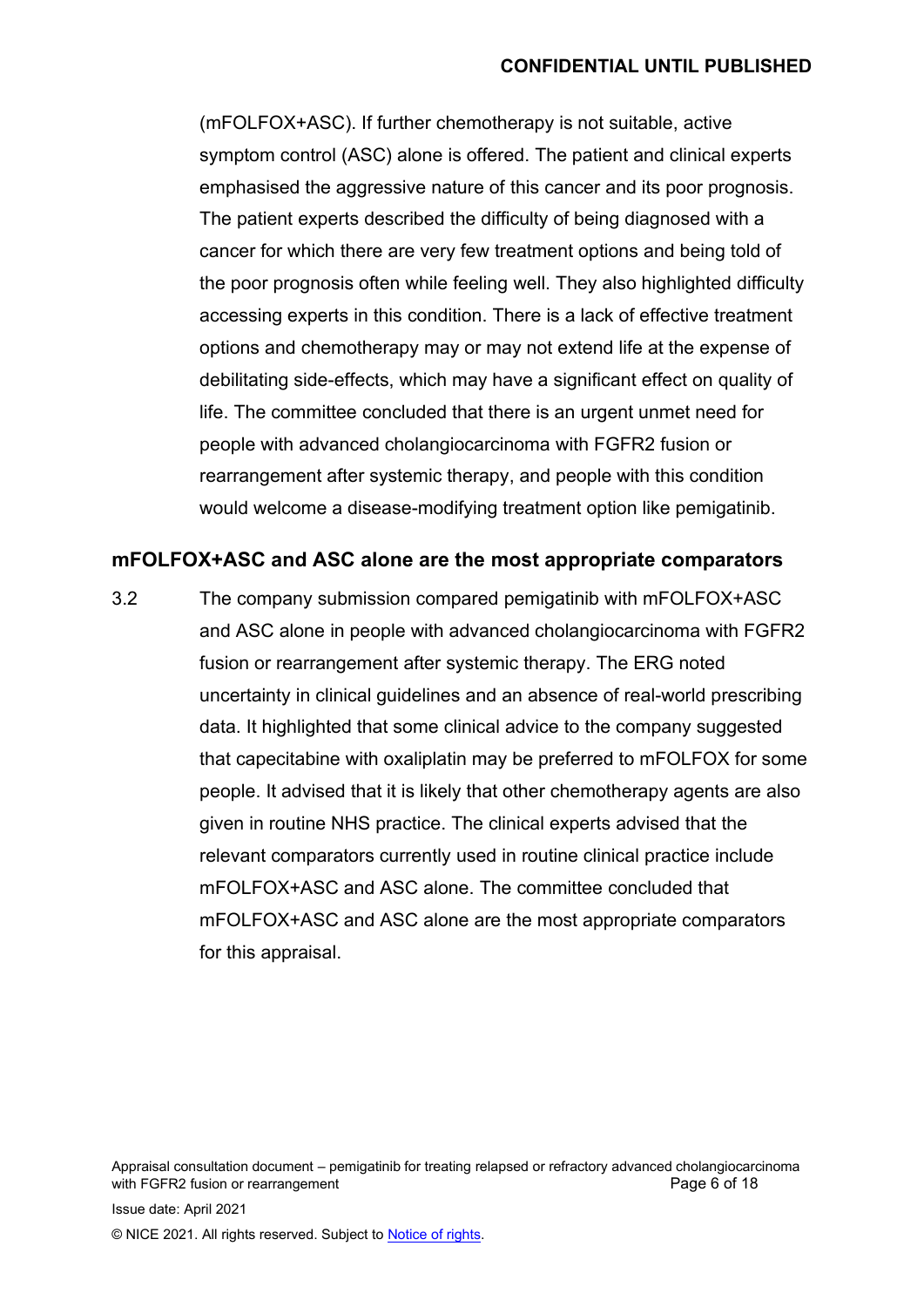### **Clinical-effectiveness evidence**

## **The clinical evidence for pemigatinib is from a single-arm nonrandomised trial**

<span id="page-6-0"></span>3.3 The clinical evidence for pemigatinib came from FIGHT-202. This is a phase 2, single-arm, non-randomised, open label trial in people with advanced or surgically unresectable cholangiocarcinoma that has not responded to previous therapy. Only cohort A of FIGHT-202, which included people with FGFR2 fusion or rearrangement, is relevant to this appraisal. The clinical evidence from the latest data cut is considered confidential by the company so cannot be reported here. In an earlier data cut (March 2019), the median progression-free survival was 6.9 months and the median overall survival was 21.1 months. The committee noted that because FIGHT-202 is a single-arm trial, it does not provide evidence of the relative effectiveness of pemigatinib compared with current treatment options. But it acknowledged that doing trials for advanced chemo-refractory cholangiocarcinoma is difficult because of the rarity of this cancer. In the absence of direct evidence, indirect comparisons were needed to assess the relative effectiveness of pemigatinib compared with the comparators.

## **The population in cohort A of FIGHT-202 is appropriate for decision making**

3.4 The ERG highlighted that cohort A of FIGHT-2020 is a subset of the population in the anticipated marketing authorisation. It highlighted that 98% of cohort A had intrahepatic disease. However, the anticipated marketing authorisation and the NICE scope include people with nonintrahepatic disease. The company stated that there is no biological reason that pemigatinib would not provide benefit to people with nonintrahepatic cholangiocarcinoma with FGFR2 fusion or rearrangement. The clinical experts advised that about 40% of people with advanced cholangiocarcinoma have intrahepatic disease. However, they explained

Appraisal consultation document – pemigatinib for treating relapsed or refractory advanced cholangiocarcinoma<br>Page 7 of 18<br>Page 7 of 18 with FGFR2 fusion or rearrangement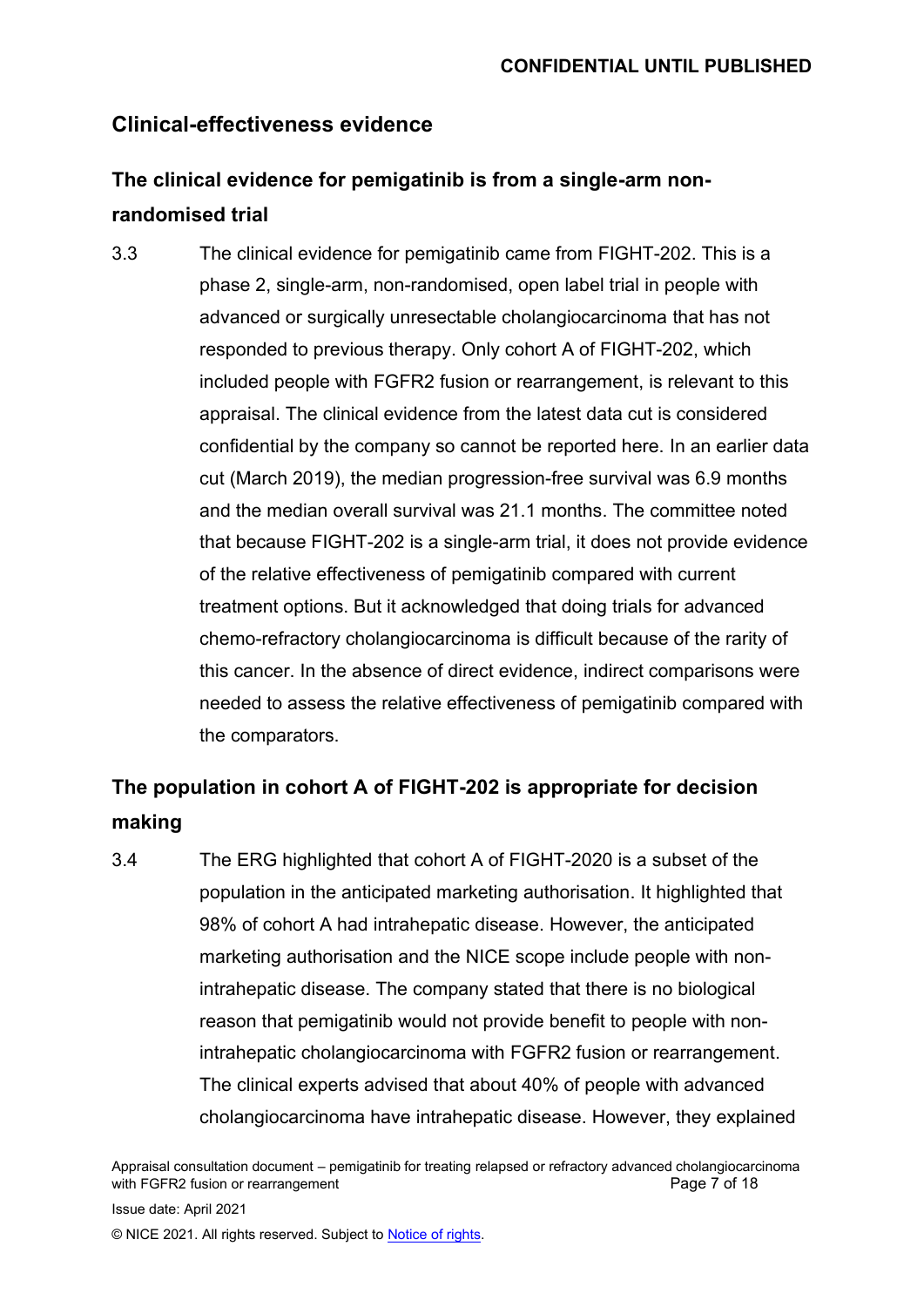that in advanced cancer it is difficult to differentiate intrahepatic disease from other subtypes. They advised that FGFR2 fusion or rearrangement can be present in non-intrahepatic disease but it is uncommon. To be eligible for pemigatinib, people will be identified by the presence of an FGFR2 fusion or rearrangement and not by the disease subtype. The committee concluded that the population in cohort A of FIGHT-202 is appropriate for decision making.

### **Comparative evidence**

## **The comparative evidence from ABC-06 is appropriate for decision making but has limitations**

<span id="page-7-0"></span>3.5 No studies directly compared pemigatinib with treatments currently used in the NHS. The main comparative evidence was from the ABC-06 trial. This is a phase 3, randomised, open label study of mFOLFOX+ASC or ASC alone for people with locally advanced or metastatic biliary tract cancers previously treated with gemcitabine plus cisplatin chemotherapy. The committee noted that ABC-06 was done in a different population to FIGHT-202 and did not report FGFR2 mutation status in either treatment group. It understood that FGFR2 mutation status appears to be an important prognostic indicator and not knowing the FGFR2 mutation status in the ABC-06 population was a significant limitation. The clinical experts explained that because of the rarity of this cancer it is difficult to do comparative studies in the relevant sub-population. The committee acknowledged that because of the rarity of the cancer, data on the comparators from ABC-06 was the best available evidence. Despite the limitations, it concluded that the comparative efficacy and safety data from ABC-06 is the most appropriate evidence for decision making.

#### **Pemigatinib is likely to be more effective than the comparators**

<span id="page-7-1"></span>3.6 In the absence of direct comparative evidence, the estimate of the relative treatment effect of pemigatinib compared with mFOLFOX+ASC and ASC alone was based on an unanchored matching adjusted indirect

Appraisal consultation document – pemigatinib for treating relapsed or refractory advanced cholangiocarcinoma with FGFR2 fusion or rearrangement

Issue date: April 2021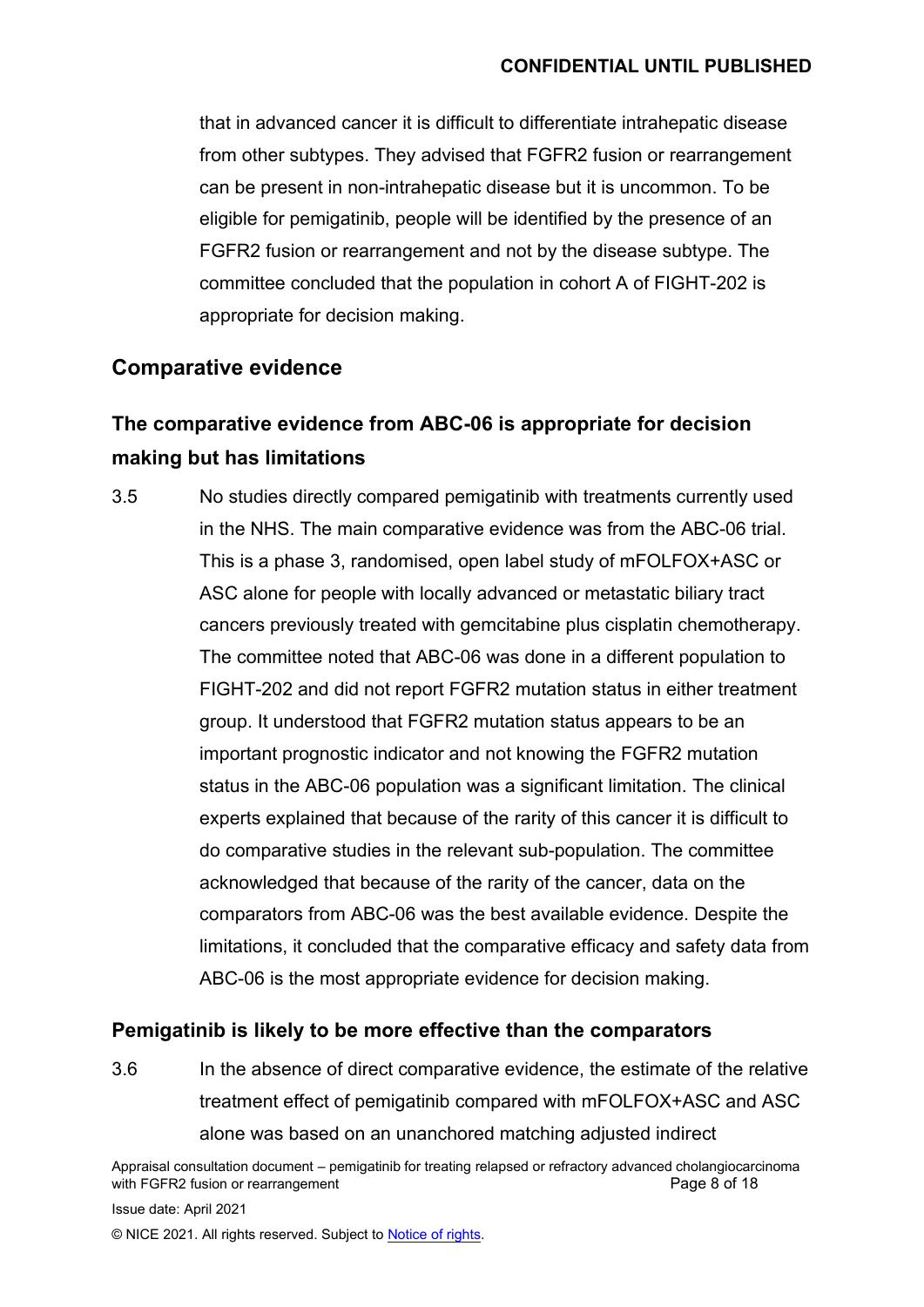comparison of patient-level data from FIGHT-202 and data from ABC-06. The weightings were derived using a propensity score logistic regression model adjusted for selected prognostic factors. The weighted hazard ratios for overall survival and progression-free survival are considered confidential by the company and exact results cannot be reported here. In general, the results were more favourable for pemigatinib. The hazard ratio for overall survival was lower for pemigatinib compared with mFOLFOX+ASC and ASC alone. The hazard ratio for progression-free survival was also lower for pemigatinib compared with mFOLFOX+ASC. Progression-free survival data was not available for the ASC-alone arm from ABC-06. So, the company assumed the progression-free survival hazard ratio for pemigatinib compared with ASC alone was the same as the progression-free survival hazard ratio for pemigatinib compared with mFOLFOX+ASC. The ERG advised that the estimate of comparative treatment effect is highly uncertain and likely to be biased, because the matching adjusted indirect comparison was done between mismatched trial populations (see section [3.5\)](#page-7-0). The committee noted the lack of direct comparative evidence (see section [3.3\)](#page-6-0) and the limitations of using a matching adjusted indirect comparison to compare the efficacy of pemigatinib with the comparators. However, it recognised the rarity of the cancer and limitations in the available evidence for the comparators. It concluded that the matching adjusted indirect comparison suggests pemigatinib is more effective than the comparators, but this is uncertain.

## **Comparative safety evidence is likely to have little effect on the costeffectiveness estimates**

3.7 The company did not do a matching adjusted indirect comparison for the safety of pemigatinib compared with the comparators. Instead, it used unadjusted adverse event rates for pemigatinib from FIGHT-202 and for mFOLFOX+ASC and ASC alone from ABC-06. The ERG advised that no conclusions can be drawn about the safety of pemigatinib, relative to mFOLFOX+ASC and ASC, in the specified population without

Issue date: April 2021

Appraisal consultation document – pemigatinib for treating relapsed or refractory advanced cholangiocarcinoma with FGFR2 fusion or rearrangement comparative safety evidence. It noted that there is little value in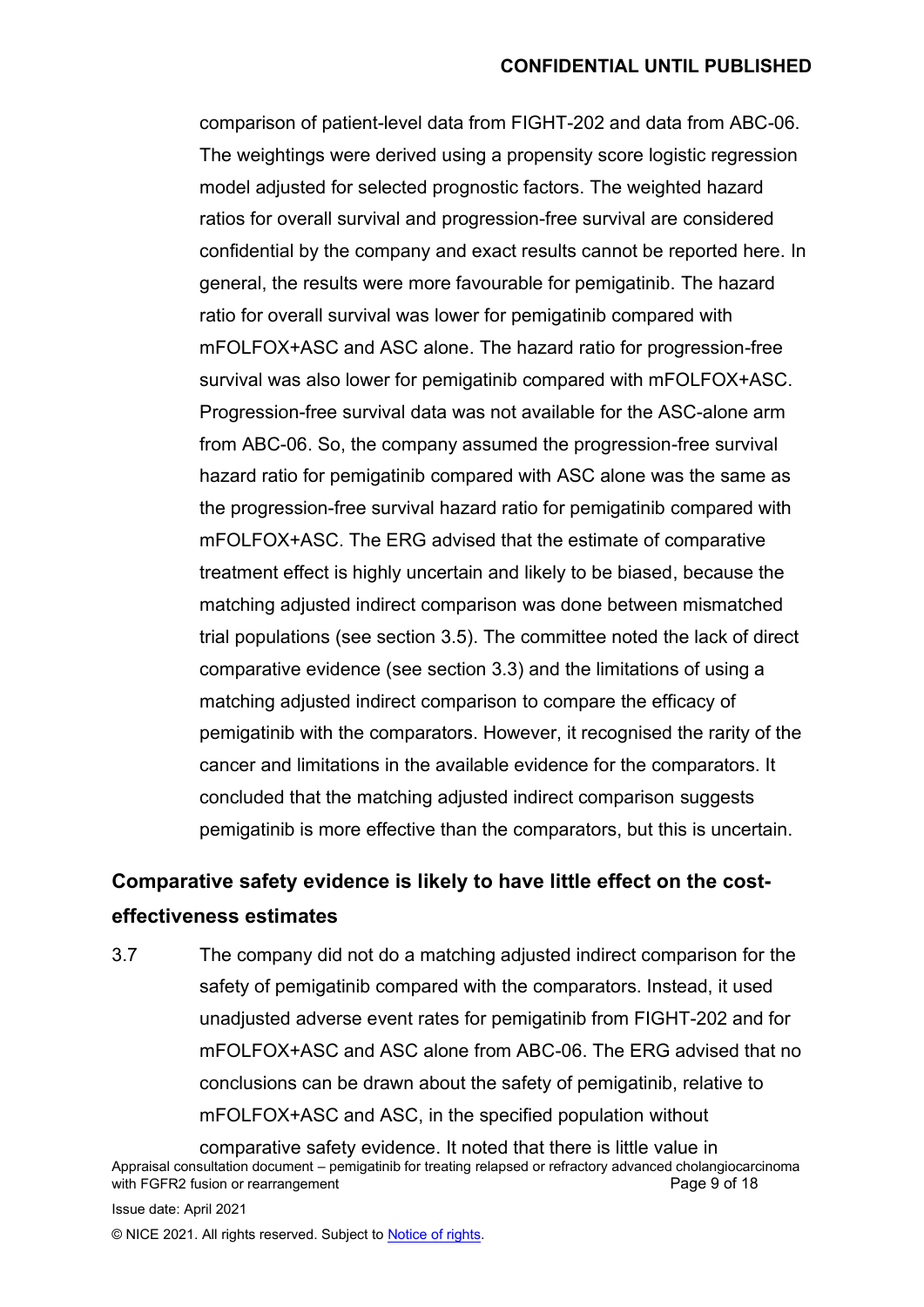#### **CONFIDENTIAL UNTIL PUBLISHED**

performing a matching adjusted indirect comparison with poor quality evidence. During technical engagement, the company provided additional analyses that varied the modelled adverse events rates for the comparator to extreme values. These showed that the cost-effectiveness estimates are not sensitive to comparative safety data. The committee concluded that there is a lack of comparative safety evidence for pemigatinib and its comparators, but this is likely to have little effect on the cost-effectiveness estimates.

### **Economic model**

#### **The company's economic model is appropriate for decision making**

3.8 The company's partitioned survival model used parametric survival models to predict outcomes including time-on-treatment, progression-free survival and overall survival. The model included people in both the progression-free and post-progression health states, either on or off treatment. It used a life-time horizon with a cycle length of 1 week. An annual discount rate of 3.5% was applied to costs and outcomes. The committee concluded the company's economic model is appropriate for decision making.

### **Survival analysis**

#### **The clinical plausibility of the survival extrapolations is unclear**

<span id="page-9-0"></span>3.9 In the company's base case, long-term survival with pemigatinib was estimated by fitting parametric survival models to unadjusted overallsurvival data from cohort A of FIGHT-202. Long-term survival for the comparators was estimated by applying the inverse of the relative treatment effect from the matching adjusted indirect comparison (see section [3.6\)](#page-7-1). The company's clinical expert suggested a 5% probability of overall survival at 5 years but struggled to choose the most plausible curve for the pemigatinib survival extrapolation. Literature sources identified by the company reported an estimated 5-year survival

Appraisal consultation document – pemigatinib for treating relapsed or refractory advanced cholangiocarcinoma with FGFR2 fusion or rearrangement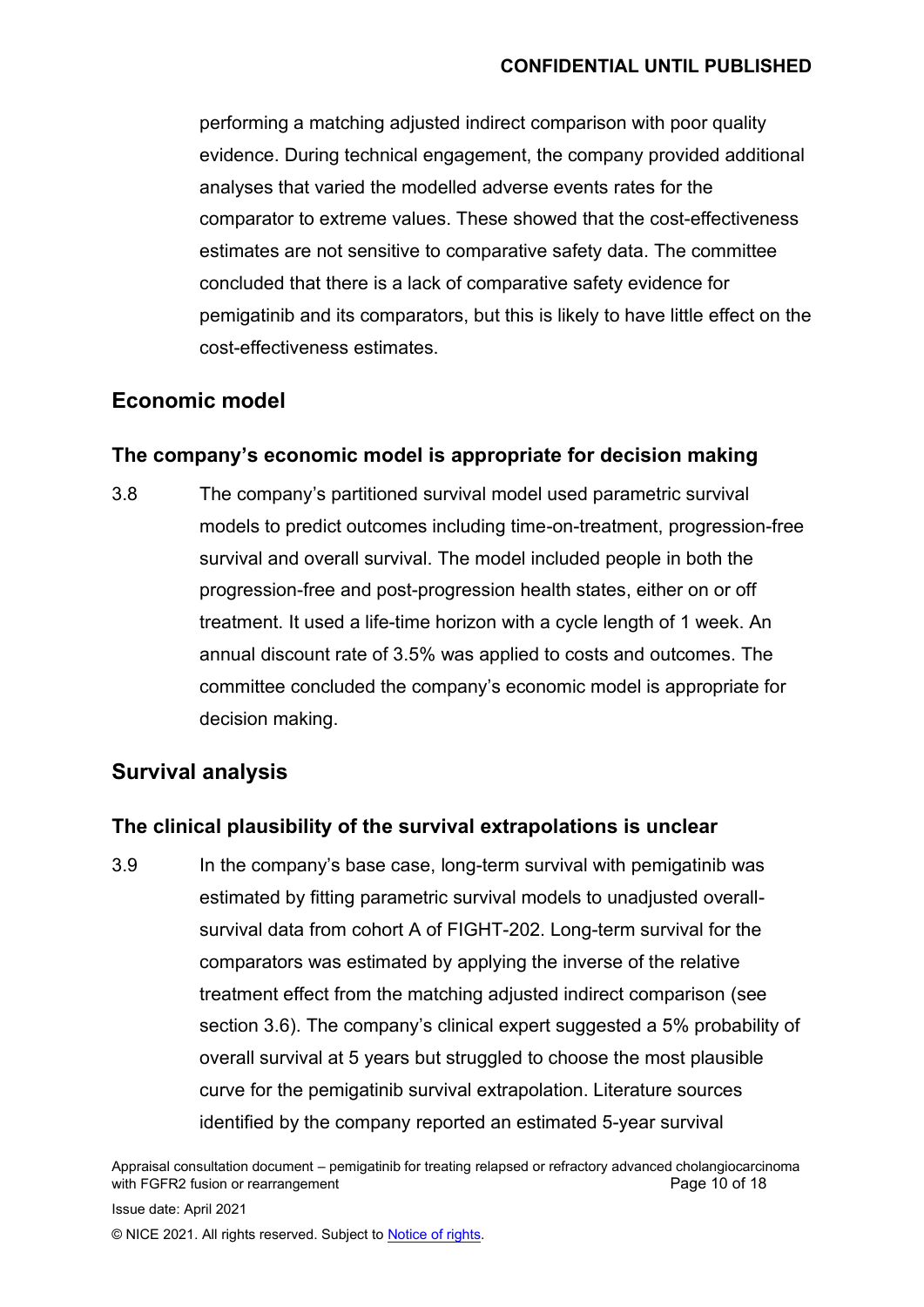probability of less than 10% for people who are diagnosed late with unresectable, locally advanced, or metastatic disease. The company preferred the log-logistic curve to extrapolate survival with pemigatinib because the company's clinical experts agreed that a declining hazard function over time is plausible. The ERG advised that other models also predict a declining hazard function similar to the log-logistic model, including the generalised gamma and log normal curves. The ERG preferred the generalised gamma model for the long-term extrapolation of survival with pemigatinib. This predicted a lower proportion of people would be alive at 5-years than the company's log-logistic model. However, the committee noted that the Weibull model gave the closest estimate to the clinical opinion. The clinical experts advised that 5% survival with pemigatinib is based on historical data. They would expect to see a 5-year survival with pemigatinib of about 10%. The committee noted a lack of clinical validation for the comparator arm but acknowledged that a recent updated publication of ABC-06 may be informative. The committee concluded that the justification for the preferred parametric curve and the clinical expectations of survival were unclear, so the cost-effectiveness estimates for pemigatinib were uncertain.

#### **Fitting independent models to each group is more appropriate**

<span id="page-10-0"></span>3.10 The committee considered that it was not appropriate to apply the hazard ratio to the treatment arm to generate parametric curves for comparator survival. It noted that applying the hazard ratios from the indirect comparison requires the assumption of proportional hazards. It also noted that the company's selected log-logistic parametric curve is not a proportional-hazards curve. The committee considered that it would be more appropriate to fit independent models to the treatment and comparator arms.

Appraisal consultation document – pemigatinib for treating relapsed or refractory advanced cholangiocarcinoma with FGFR2 fusion or rearrangement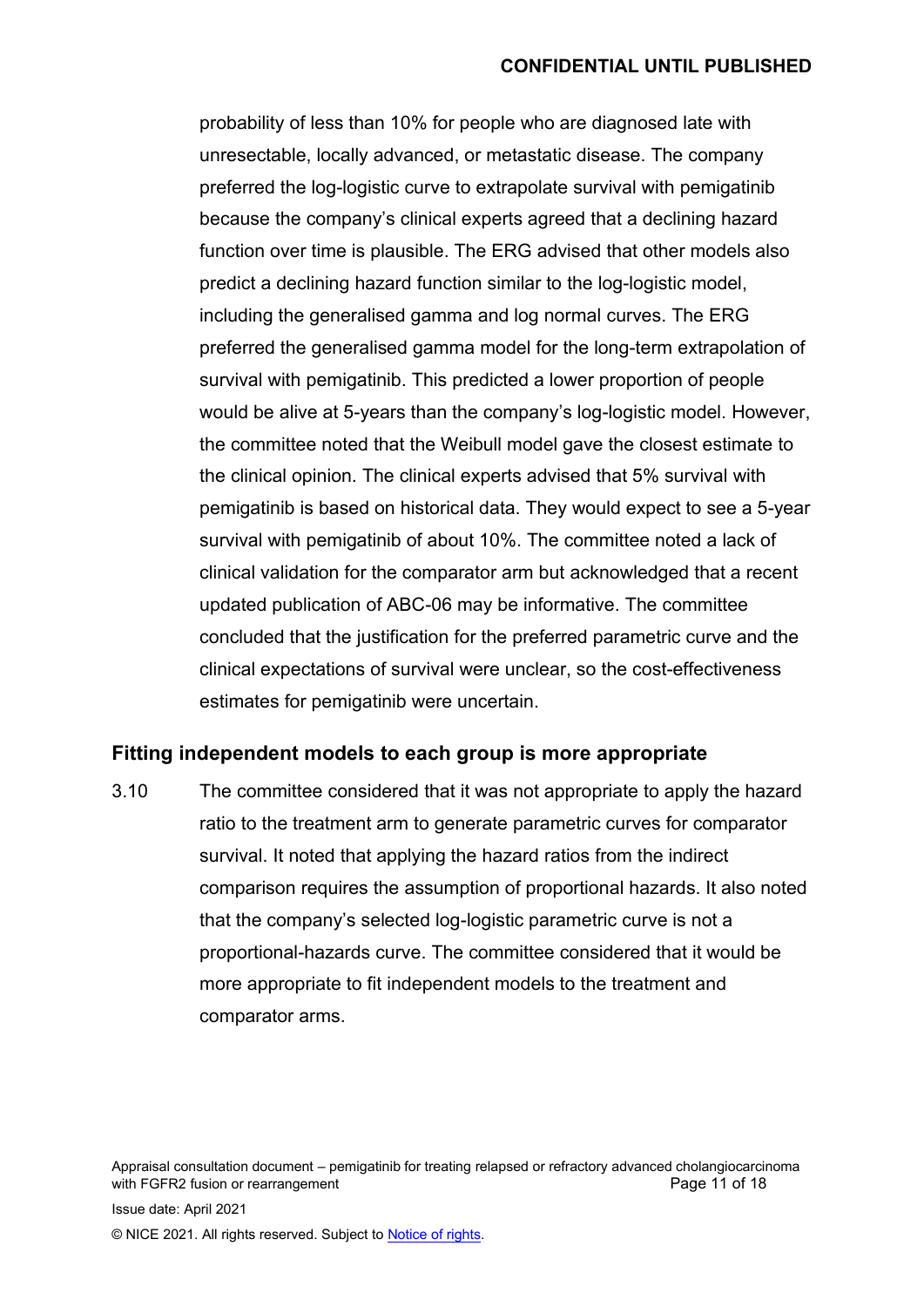## **Long-term survival estimates are highly uncertain in both groups and further analyses are needed**

<span id="page-11-0"></span>3.11 Given the uncertainty from the survival analysis and lack of clear justification for the selected parametric curves, the committee was cautious about choosing a preferred parametric curve for extrapolating long-term survival for pemigatinib. Taking a pragmatic approach and with the current evidence available, it considered both the generalised gamma curve and the Weibull curve in its decision making. However, it would have preferred to see a clear justification of the selection of independent parametric survival models for overall survival in both groups. It would like to see clinical expectations of survival in both groups at 3 and 5 years, any relevant external data to estimate expected survival for the comparator group, consideration of the empirical hazard function for overall survival over time in each treatment group and whether the selected model is consistent with the observed empirical hazard function over time and the assessment of statistical fits. It also noted that using data for 2 comparators in the indirect comparison produces 2 weighted datasets for pemigatinib. Any subsequent analyses provided by the company will need to select 1 weighted dataset, and the committee would like to see evidence that both weighted datasets are similar.

### **Additional costs**

## **NHS England's genetic testing costs should be included in the costeffectiveness analysis**

<span id="page-11-1"></span>3.12 The company did not include the costs of FGFR2 genetic testing in its base-case analysis. However, it did provide genetic testing costs in a scenario analysis. Based on clinical consultation the company estimated a unit cost of £550 per FGFR2 test. The company applied an 8.6% prevalence of an FGFR2 fusion or rearrangement from Hollebecque et al. (2019). This resulted in a cost of £6,395 per additional FGFR2-positive patient identified. The clinical experts advised that FGFR2 testing is not

Appraisal consultation document – pemigatinib for treating relapsed or refractory advanced cholangiocarcinoma with FGFR2 fusion or rearrangement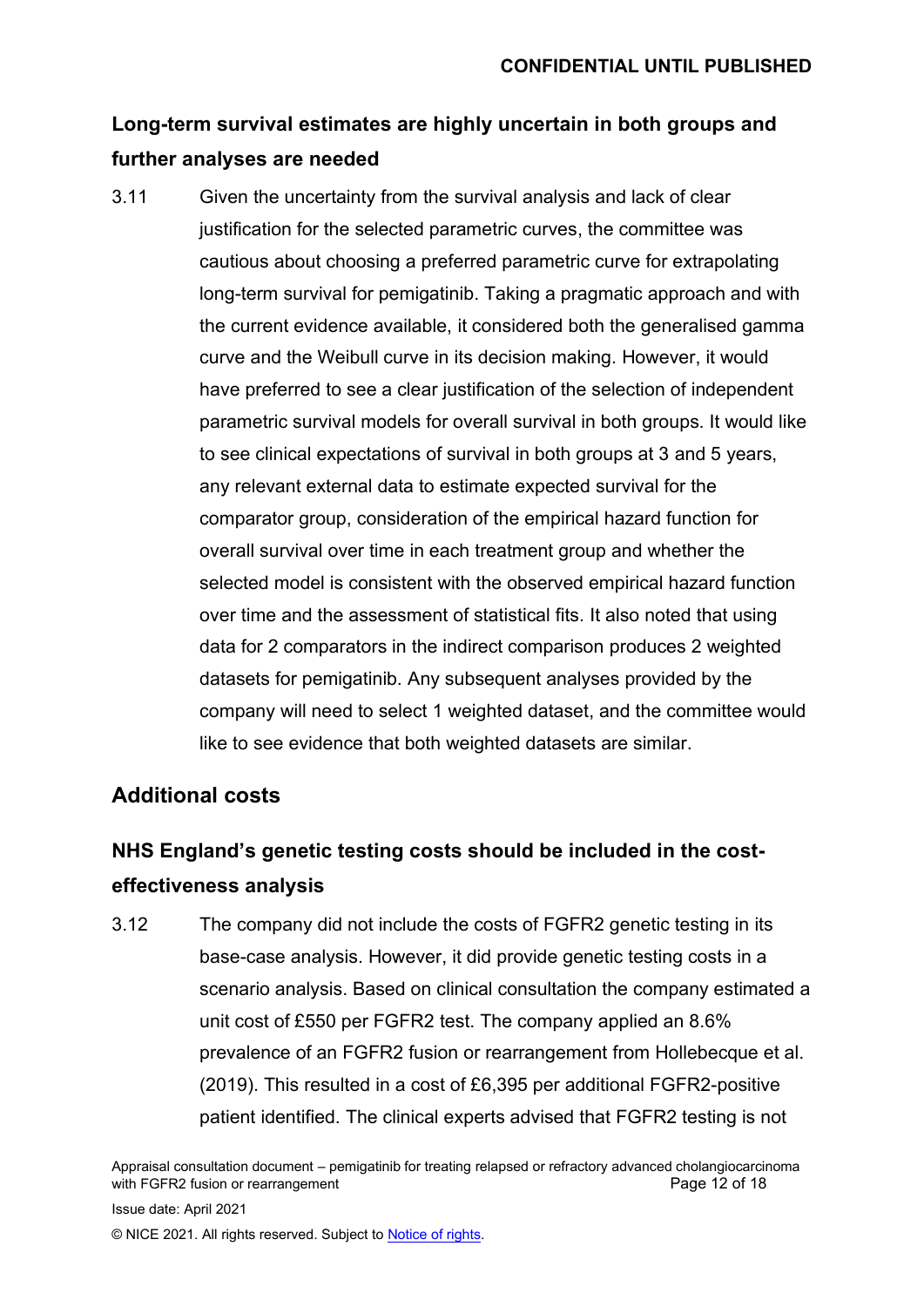#### **CONFIDENTIAL UNTIL PUBLISHED**

done as part of routine clinical practice in the UK. The committee noted that the 2020/21 National Genomic Test Directory does not include FGFR2 mutation testing for people with cholangiocarcinoma. The Cancer Drugs Fund clinical lead advised that there is already a multi-target panel test for people with cholangiocarcinoma to assess eligibility for other treatments. The prevalence of FGFR2 fusion or rearrangement is about 10% across all types of cholangiocarcinoma and adding FGFR2 as a target would incur an additional cost of £34, which would be applicable if pemigatinib was recommended for routine use in NHS practice. This gives a preferred cost of £340 per additional FGFR2-positive patient identified. The committee concluded that NHS England's genetic testing costs and the prevalence of FGFR2 fusion or rearrangement should be included in the cost-effectiveness analysis.

## **Costs of optical coherence tomography should be included in the costeffectiveness analysis**

3.13 Pemigatinib treatment can sometimes cause retinal pigment epithelial detachment. The Cancer Drugs Fund clinical lead advised that ophthalmological examination using optical coherence tomography would be required before and after starting treatment with pemigatinib in the NHS. The company agreed that this would be detailed in the summary of product characteristics. The committee noted that the company and the ERG did not include the costs of optical coherence tomography in the cost-effectiveness analyses. So the effect on the cost-effectiveness estimate is unknown. The committee concluded that the costs of optical coherence tomography should be included in the economic analysis.

### **End of life criteria**

## **Pemigatinib is considered to be a life-extending treatment at the end of life**

3.14 The committee considered the advice about life-extending treatments for people with a short life expectancy in [NICE's guide to the methods of](https://www.nice.org.uk/process/pmg9/chapter/the-appraisal-of-the-evidence-and-structured-decision-making) 

Appraisal consultation document – pemigatinib for treating relapsed or refractory advanced cholangiocarcinoma with FGFR2 fusion or rearrangement

Issue date: April 2021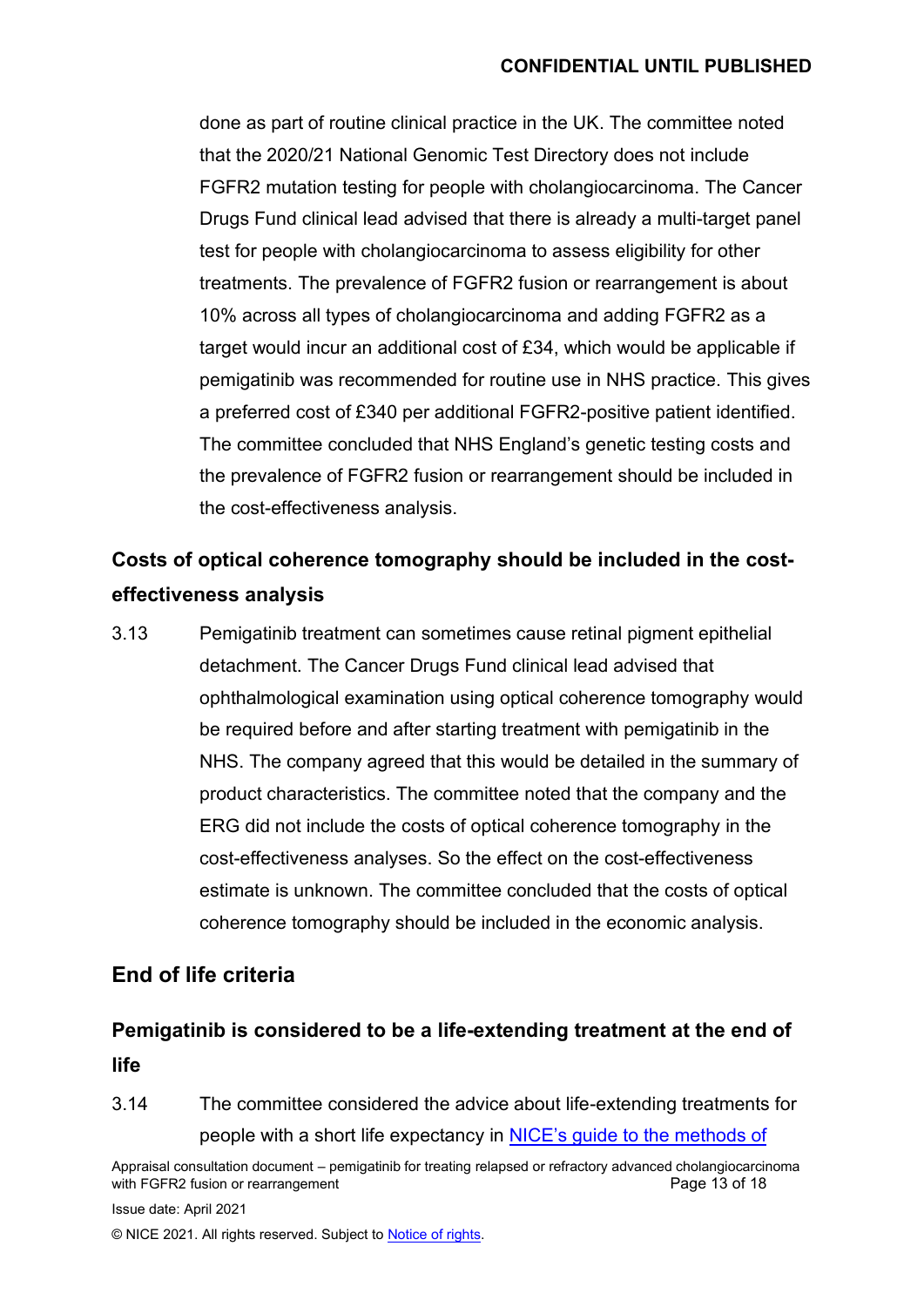[technology appraisal.](https://www.nice.org.uk/process/pmg9/chapter/the-appraisal-of-the-evidence-and-structured-decision-making) For the short life expectancy criterion, the company's base-case model estimated a mean undiscounted life expectancy of 8.0 months and 7.3 months for mFOLFOX+ASC and ASC alone respectively. For the life-extension criterion, the company's basecase model estimated an undiscounted mean incremental life expectancy with pemigatinib of 25.6 months and 26.4 months compared with mFOLFOX+ASC and ASC alone respectively. The ERG advised that these estimates are highly uncertain given the uncertainty in the results from the matching adjusted indirect comparison and the approach used to estimate health outcomes in the company's economic model. The clinical experts confirmed that people with relapsed or refractory cholangiocarcinoma with FGFR2 fusion or rearrangement have a life expectancy of between 4.7 and 10 months with current treatment. The committee was satisfied pemigatinib meets the short life expectancy criterion with current care. It acknowledged that the extension to life criteria with pemigatinib is less certain because of limitations in the survival analysis (see section [3.9,](#page-9-0) section [3.10](#page-10-0) and section [3.11\)](#page-11-0). However, it considered that the risk of the extension to life criterion not being met is relatively small, given the estimates are substantially greater than 3 months. The committee concluded that pemigatinib could be considered a life-extending treatment at the end of life.

### **Cost-effectiveness estimates**

## **The most plausible ICERs are above £50,000 per quality-adjusted life year gained**

3.15 [NICE's guide to the methods of technology appraisal](https://www.nice.org.uk/process/pmg9/chapter/the-appraisal-of-the-evidence-and-structured-decision-making) highlights that judgements about the acceptability of a technology as an effective use of NHS resources will take into account the degree of certainty around the incremental cost-effectiveness ratios (ICERs). The committee will be more cautious about recommending a technology if it is less certain about the ICERs presented. The committee noted the high level of uncertainty, specifically about the:

Appraisal consultation document – pemigatinib for treating relapsed or refractory advanced cholangiocarcinoma with FGFR2 fusion or rearrangement

Issue date: April 2021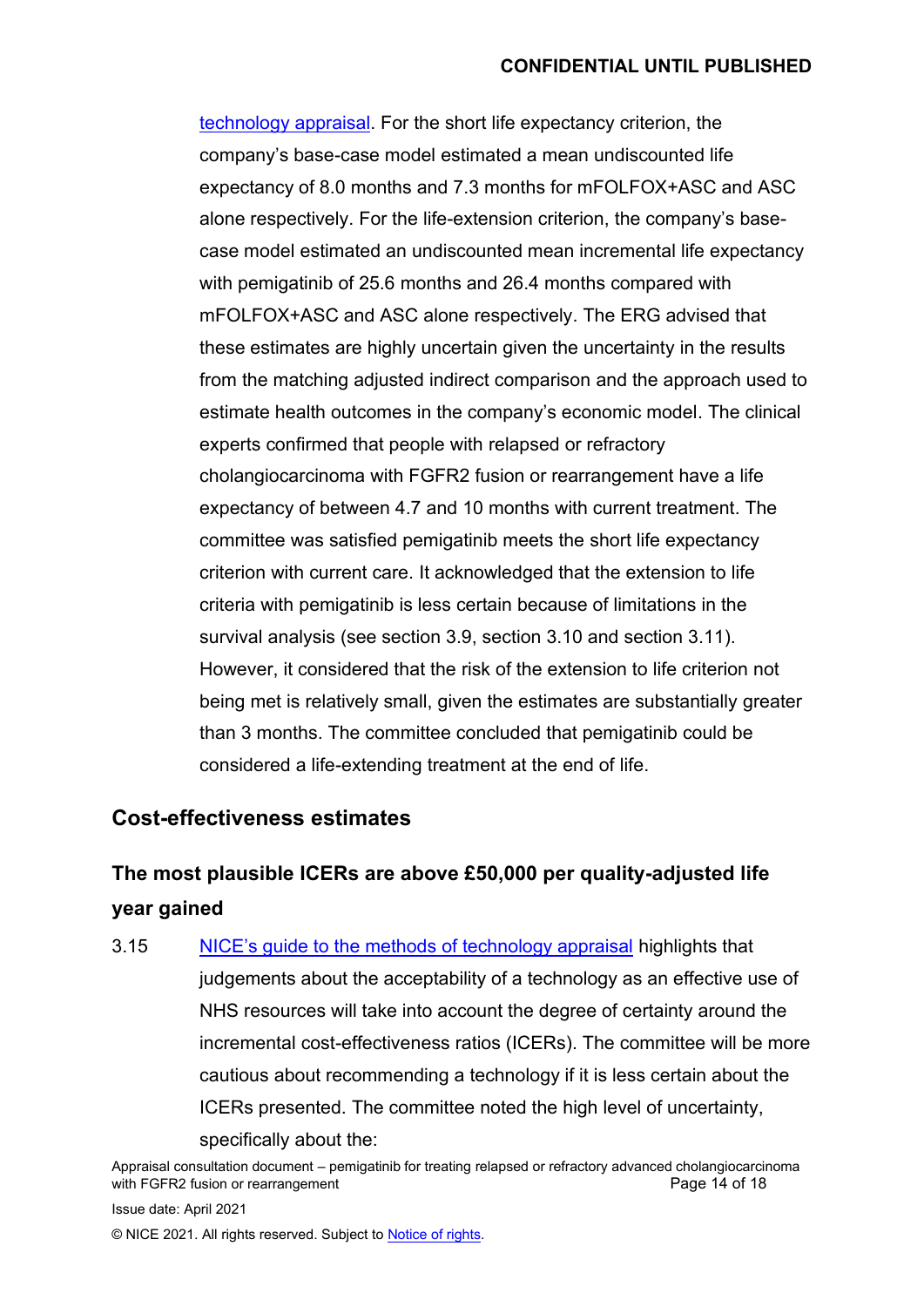- matching adjusted indirect comparison (see section [3.6\)](#page-7-1) and
- survival analysis (see section [3.9,](#page-9-0) section [3.10](#page-10-0) and section [3.11\)](#page-11-0).

For a life-extending treatment at the end of life, the upper limit of the range usually considered to represent a cost-effective use of NHS resources is £50,000 per quality-adjusted life year (QALY) gained. Because of the uncertainty in this appraisal, the committee agreed that the ICERs would have to be substantially below this upper limit for pemigatinib to be considered cost-effective.

The committee noted that the company's base-case ICERs for pemigatinib were £49,186 per QALY gained compared with mFOLFOX+ASC, and £51,952 per QALY gained compared with ASC alone. The committee recalled its preferred assumptions for decision making:

- using the generalised gamma and Weibull curves to extrapolate longterm overall survival with pemigatinib (see section [3.11\)](#page-11-0)
- including the cost of FGFR2 testing and the prevalence of FGFR2 fusion or rearrangement, as advised by the Cancer Drugs Fund clinical lead (see section [3.12\)](#page-11-1).

Using these preferred assumptions, the ICERs were £58,511 (generalised gamma) and £68,798 (Weibull) per QALY gained compared with mFOLFOX+ASC, and £61,517 (generalised gamma) and £71,766 (Weibull) per QALY gained compared with ASC alone. However, the committee noted it had not seen ICERs including the costs of optical coherence tomography, which it prefers to see in the cost-effectiveness estimates. The committee preferred ICERs are all above the range NICE considers to be an acceptable use of NHS resources for a life-extending treatment at the end of life. So pemigatinib was not recommended for routine use in the NHS.

Appraisal consultation document – pemigatinib for treating relapsed or refractory advanced cholangiocarcinoma with FGFR2 fusion or rearrangement **Page 15 of 18** and Page 15 of 18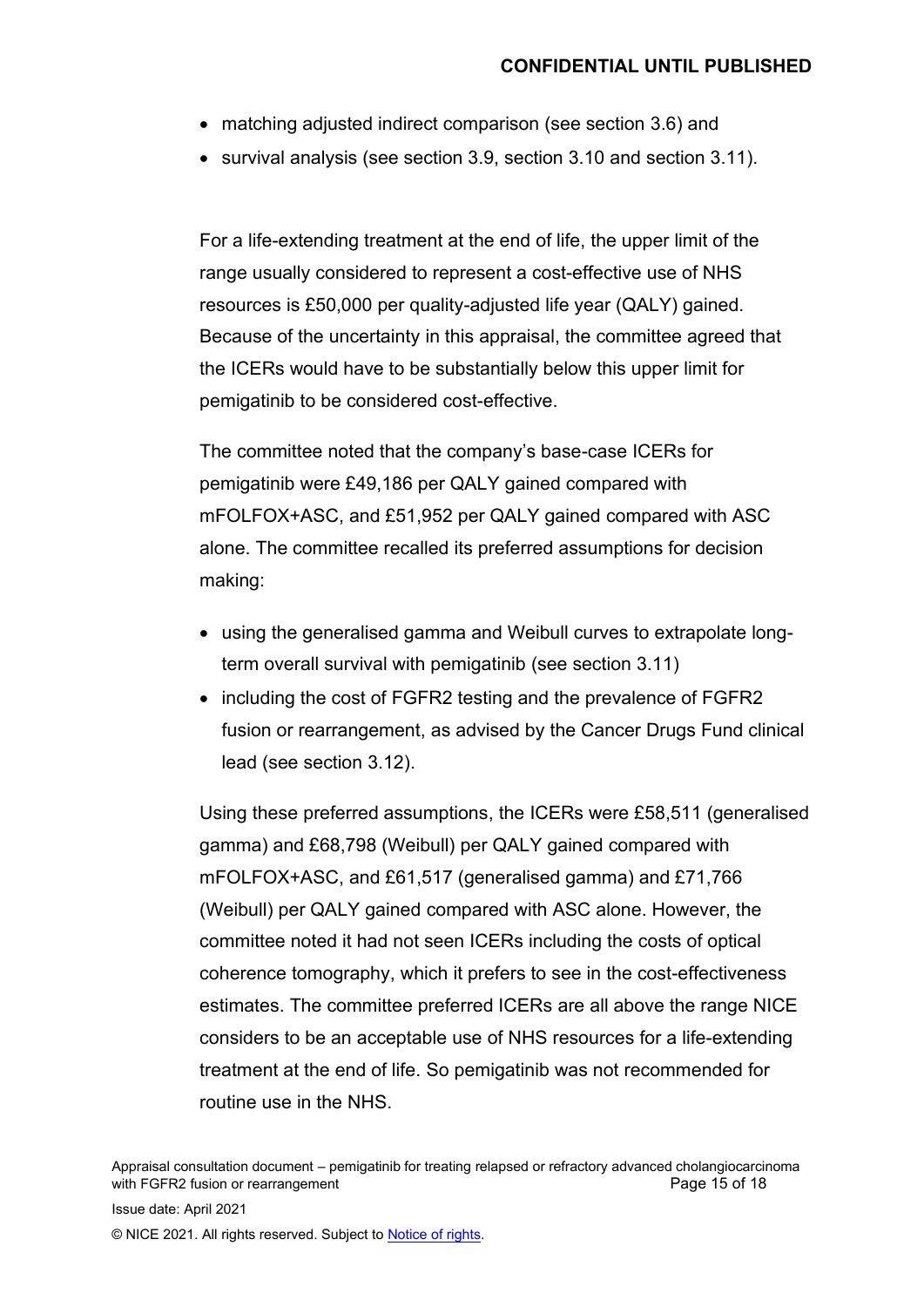## **Cancer Drugs Fund**

### **Pemigatinib is not recommended for use in the Cancer Drugs Fund**

3.16 Having concluded that pemigatinib could not be recommended for routine use, the committee then considered if it could be recommended for treating advanced cholangiocarcinoma with an FGFR2 fusion or rearrangement that has progressed after systemic therapy within the Cancer Drugs Fund. The committee discussed the arrangements for the Cancer Drugs Fund agreed by NICE and NHS England in 2016, noting [NICE's Cancer Drugs Fund methods guide \(addendum\)](https://www.nice.org.uk/about/what-we-do/our-programmes/nice-guidance/nice-technology-appraisal-guidance/cancer-drugs-fund). The committee noted that the company had not expressed an interest in pemigatinib being considered for use in the Cancer Drugs Fund. The committee noted that the key uncertainty was the lack of direct comparative effectiveness evidence. It was not aware of any planned future studies of pemigatinib or its comparators that might resolve this uncertainty. Also, it understood that data to inform comparative effectiveness could not be collected as part of the Cancer Drugs Fund. It concluded that pemigatinib does not meet the criteria to be considered for inclusion in the Cancer Drugs Fund.

### **Innovation**

## **Pemigatinib is an innovative treatment for advanced cholangiocarcinoma with an FGFR2 fusion or rearrangement**

3.17 The company considered pemigatinib to be innovative because there are currently no other licensed or targeted disease-modifying treatment options for advanced cholangiocarcinoma with an FGFR2 fusion or rearrangement. The patient and clinical experts emphasised the importance of improving debilitating symptoms and health-related quality of life, and of extending life, and the potential benefit from pemigatinib in achieving this. The committee noted the potential benefits of pemigatinib for people with advanced cholangiocarcinoma with an FGFR2 fusion or rearrangement. But it concluded that it had not been presented with

Appraisal consultation document – pemigatinib for treating relapsed or refractory advanced cholangiocarcinoma with FGFR2 fusion or rearrangement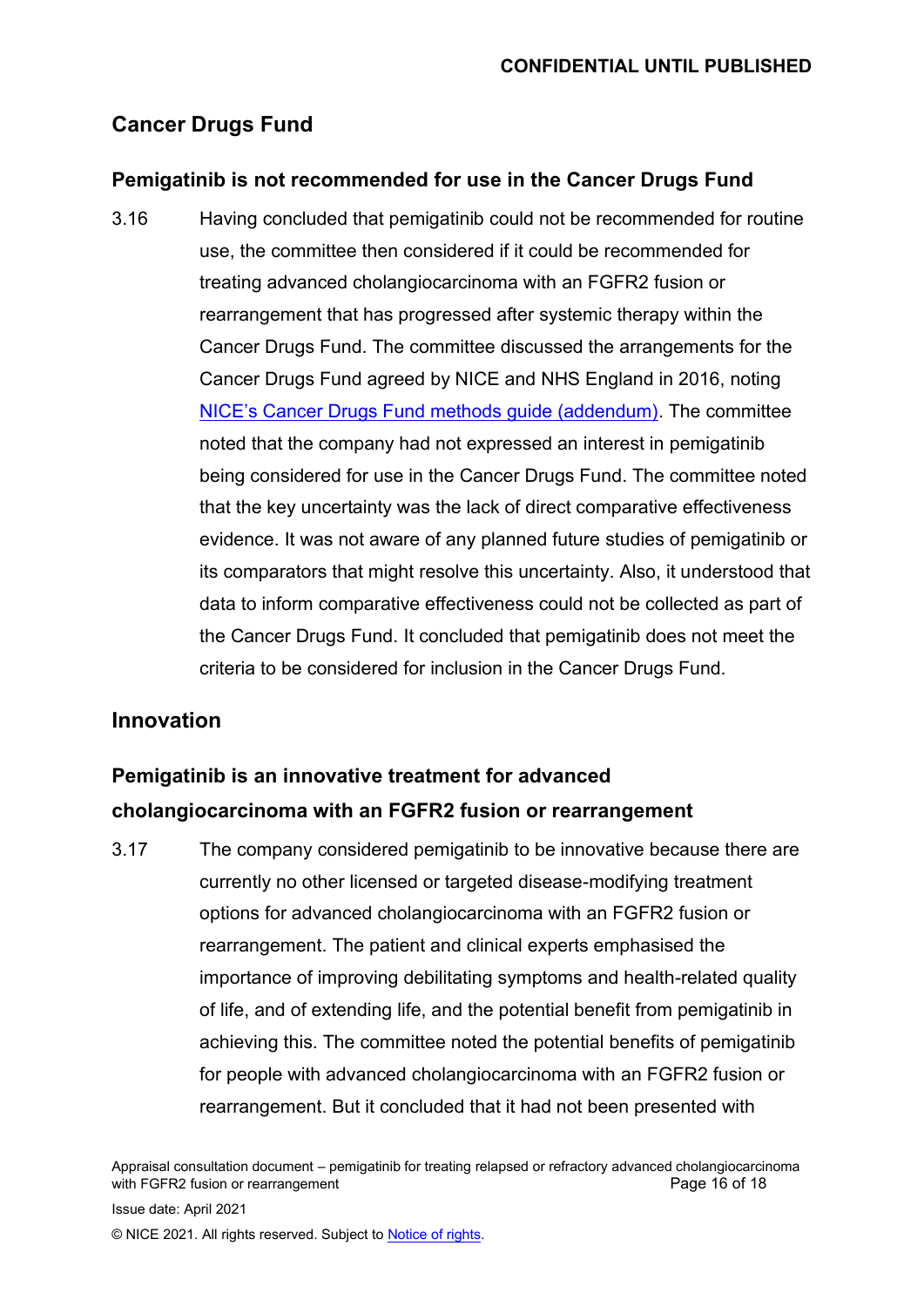evidence of any additional benefits that had not been captured in the QALY calculations.

### **Equalities considerations**

#### **There are no equalities issues relevant to the recommendation**

3.18 No equalities issues were raised during scoping and technical engagement. No potential equality issues were identified in the company submission. The committee concluded that there were no equalities issues relevant to the recommendation.

## **4 Proposed date for review of guidance**

4.1 NICE proposes that the guidance on this technology is considered for review by the guidance executive 3 years after publication of the guidance. NICE welcomes comment on this proposed date. The guidance executive will decide whether the technology should be reviewed based on information gathered by NICE, and in consultation with consultees and commentators.

Stephen O'Brien Chair, appraisal committee April 2021

# **5 Appraisal committee members and NICE project team**

### <span id="page-16-0"></span>**Appraisal committee members**

The 4 technology appraisal committees are standing advisory committees of NICE. This topic was considered by **committee C**.

Committee members are asked to declare any interests in the technology to be appraised. If it is considered there is a conflict of interest, the member is excluded from participating further in that appraisal.

Appraisal consultation document – pemigatinib for treating relapsed or refractory advanced cholangiocarcinoma with FGFR2 fusion or rearrangement **Page 17 of 18** and Page 17 of 18

Issue date: April 2021